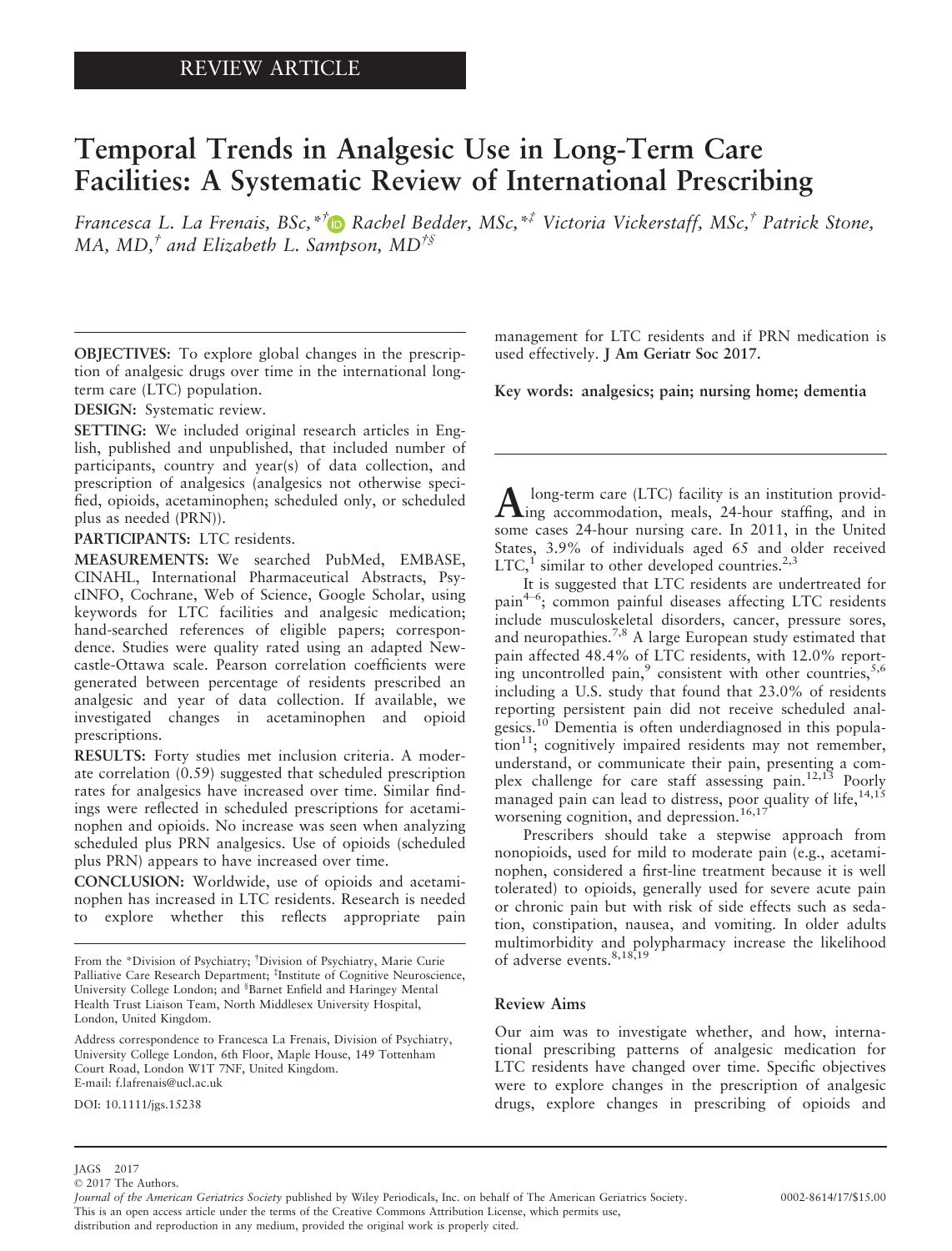acetaminophen; and examine changes in scheduled medications and scheduled plus as-needed (pro re nata (PRN)) medications.

## **METHOD**

#### Search Strategy

We used a three-step search strategy. To refine the search terms, an initial limited search of PubMed was run, followed by analysis of the text words and Medical Subject Heading terms contained in the title, abstract, and index of identified papers. Then a search was run using identified key words and index terms (for LTC facilities and analgesics; see Appendix S1) across included databases until December 2016 (PubMed (including Medline, 1966–present), EMBASE (1947–present), CINAHL (1937–present), International Pharmaceutical Abstracts (1970–present), PsycINFO (1880s–present), Cochrane (1898–present), Web of Science (1900–present) and Google Scholar). There were no restrictions on country. Finally, references of included articles were hand searched.

#### Eligibility Criteria

Original research articles reporting prescribing of analgesics in LTC facilities were included. Single case studies and studies not published in English were excluded.

#### Setting

We included LTC facilities (residential homes (institution with board, meals, 24-hour staffing), nursing homes (as before plus 24-hour nurse coverage), group dwellings (if deemed suitable based on description)). We excluded assisted living accommodations, sheltered accommodations, retirement apartments, and hospitals.

## Study Population

Included participants were residents in an eligible setting where the majority of participants were aged 55 and older in studies that did not focus on a specific illness or condition. A study population was ineligible if it consisted of newly admitted (admission <3 months) residents; those diagnosed with a specific illness, those receiving palliative care, individuals who were included only if they were deemed to be in pain; individuals who were included only because of polypharmacy; incidence of adverse drug event; incidence of fall or recent hospital admission; if dementia or cognitive impairment were excluded; mild cognitive impairment or severe cognitive impairment only; or where residents with severe impairment were excluded, and the number of residents in the excluded population exceeded the number of included participants.

#### Data

One reviewer (FL) independently screened titles, abstracts, and full-text articles and extracted the number or percentage of residents prescribed analgesics (including analgesic-antipyretics), opioids, or acetaminophen; the

total number of participants; if available the number of LTC facilities; and year and country of data collection. Data were ineligible if prescriptions included drugs that were potentially not for analgesia (e.g., MO1 drug class) or analgesics combined with other medications, such as diseasemodifying antirheumatic products; only PRN data were available; medication was recorded only if the drug was administered within a specific time window (unless daily, when it was counted as scheduled only); or only weighted percentages were given. If authors indicated that they had collected relevant but unpublished information, they were contacted. There was no restriction on study design. Randomized controlled trials were included if baseline data were published. For longitudinal studies, data were analyzed from the first time point that was at least 3 months after admission to the LTC facility to avoid confounding variables associated with newly admitted residents.

#### Data Extraction and Quality Checking

Two researchers independently extracted and reviewed data (FL, RB). Eligible studies were assessed for methodological validity using a 5-point scale (Appendix S2) adapted from the Newcastle-Ottawa scale<sup>20</sup> and Boyle scale.<sup>21</sup> Studies were deemed strong, moderate, or weak (adapted from Boyle<sup>21</sup>) by rating representativeness of the target cohort, adequacy and standardization of data collection tools, participation rate, and inclusion of cluster sampling in analysis. If a study did not account for cluster sampling, it was demoted by 1 quality rating. If answers were unclear, the authors were contacted. If they could not be reached, we used the lowest score for that item. Final scores were resolved through discussion and with a third independent author (ELS).

## Analysis

The percentage of residents prescribed analgesics was calculated to one decimal place. Data were specified as scheduled drugs only or scheduled plus PRN; if not explicitly mentioned, they were deemed to be scheduled plus PRN. Articles that included scheduled medications and scheduled plus PRN medications or published data from 2 time points were divided into "cohorts" for separate analysis. Analgesic medications were coded using the Anatomical Therapeutic Chemical classification system<sup>22</sup> (Appendix S3).

We quantified study heterogeneity  $(I^2 > 75\%$  is considerable heterogeneity). If the data were statistically viable, we planned to meta-analyze them, but if that was not possible, we planned to generate correlation coefficients using the Pearson correlation. The Pearson correlation is sensitive to outliers, so we planned to exclude extreme outliers, identified from the scatter plot, if there was sufficient clinical justification to do so based on the original article's discussion. Stata version 14 (Stata Corp., College Station, TX) was used.

## **RESULTS**

Of 14,323 citations reviewed, 40 studies were included (Figure 1). From the 40 studies, 50 cohorts were eligible. Supplementary Appendix S4 describes study characteristics and quality ratings.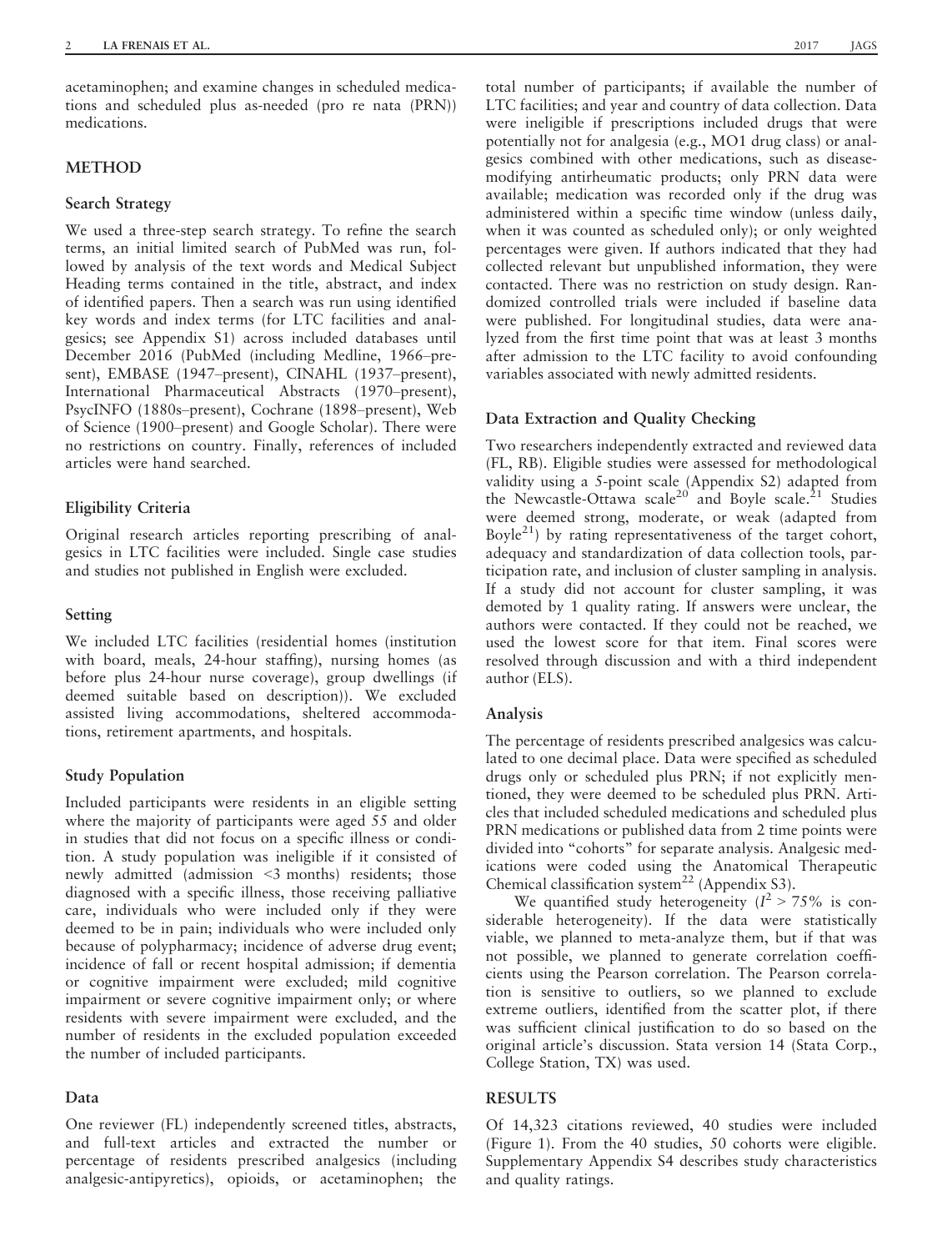

Figure 1. Flow diagram of study selection.

Data were divided according to prescription type: scheduled only  $(n = 15)$  or scheduled plus PRN  $(n = 35)$ . For scheduled only, the median number of participants per study was 551 (range 215–7,309). For scheduled plus PRN prescriptions, the median was 595 (range 13–16,126).

Data were available from 16 countries. One study included data from across Europe (excluding Italy). The countries with the most cohorts were Australia  $(n = 8)$ , Norway ( $n = 7$ ), and the United States ( $n = 6$ ). All other cohorts were from Europe, North America, and Australia. We were unable to meta-analyze because of heterogeneity (prescriptions of scheduled analgesics  $I^2 = 99.1$ , scheduled plus PRN analgesics,  $I^2 = 99.8$ ).

#### Quality Rating

Six cohorts were scored as being of strong quality, 20 as moderate, and 24 as weak. The main reasons for low scores were authors not using cluster sampling and lack of detail about data collection methods.

#### Analgesics

## Temporal Changes in Prescriptions of Scheduled Analgesics

Fifteen cohorts were eligible (Table 1) (data drawn from 17,670 residents and at least 490 LTC facilities in 8 countries). Two studies,  $^{23,24}$  accounting for 7,545 residents, did not provide the number of included LTC facilities.

Figure 2 suggests that, between 1996 and 2015, analgesic prescribing increased in LTC facilities. Data from a Norwegian study show that 23% of residents were prescribed scheduled analgesics in 1996, compared with 57.6% in 2011.<sup>19,25</sup> Two studies, both from Germany, reported lower levels: one<sup>26</sup> reported that  $33.7\%$  of residents were prescribed scheduled analgesics in 2014, and another<sup>27</sup> reported a 32% prescription rate in 2010. The

|  |                                    |  | Table 1. Cohorts Included in Analysis of Scheduled |
|--|------------------------------------|--|----------------------------------------------------|
|  | <b>Analgesic Prescribing Rates</b> |  |                                                    |

| <b>Study</b>                                | <b>Year Data</b><br><b>Collection</b><br><b>Ended</b> | <b>Country</b>       | <b>Residents</b><br><b>Prescribed</b><br>Regular<br>Analgesics,<br>% (n = 18,867) |
|---------------------------------------------|-------------------------------------------------------|----------------------|-----------------------------------------------------------------------------------|
| Hoffmann and<br>Schmiemann <sup>26,a</sup>  | 2015                                                  | Germany              | 33.7                                                                              |
| Tan, Visvanathan <sup>54,a,b</sup>          | 2014                                                  | Australia            | 75.2                                                                              |
| Bauer, Pitzer <sup>55,b</sup>               | 2012                                                  | Austria              | 52                                                                                |
| Veal, Bereznicki <sup>23,b</sup>            | 2012                                                  | Australia            | 62.8                                                                              |
| Sandvik, Selbaek <sup>19,a,b</sup>          | 2011                                                  | <b>Norway</b>        | 57.6                                                                              |
| Kölzsch, Wulff <sup>27</sup>                | 2010                                                  | Germany              | 32                                                                                |
| Krüger, Folkestad <sup>56,b</sup>           | 2008                                                  | Norway               | 54.8                                                                              |
| Lövheim, Karlsson <sup>24,a,b</sup>         | 2006                                                  | Sweden, Finland      | 60.6                                                                              |
| Reynolds, Hanson <sup>32</sup>              | 2004                                                  | <b>United States</b> | 32                                                                                |
| Sandvik, Selbaek <sup>19,a,b</sup>          | 2004                                                  | Norway               | 45                                                                                |
| Decker, Culp <sup>57</sup>                  | 2003                                                  | <b>United States</b> | 45.6                                                                              |
| Smalbrugge,<br>Jongenelis <sup>33,a,b</sup> | 2001                                                  | <b>Netherlands</b>   | 45.9                                                                              |
| Sandvik, Selbaek <sup>19,a,b</sup>          | 2000                                                  | Norway               | 34.9                                                                              |
| Nygaard, Naik <sup>58,a,b</sup>             | 1997                                                  | Norway               | 29.9                                                                              |
| Nygaard and Naik <sup>25</sup>              | 1996                                                  | Norway               | 23                                                                                |

a Acetaminophen data available.

<sup>b</sup>Opioid data available.

correlation between prescription prevalence and final year of data collection was 0.59, showing a moderate positive trend.

## Temporal Changes in Prescriptions of Scheduled Opioids and Acetaminophen

Ten studies included data on opioid prescriptions (correlation coefficients  $(Rs) = 0.94$ , and eight on acetaminophen prescriptions  $(Rs = 0.93,$  excluding one outlier that reported very low acetaminophen use (2.5%)). The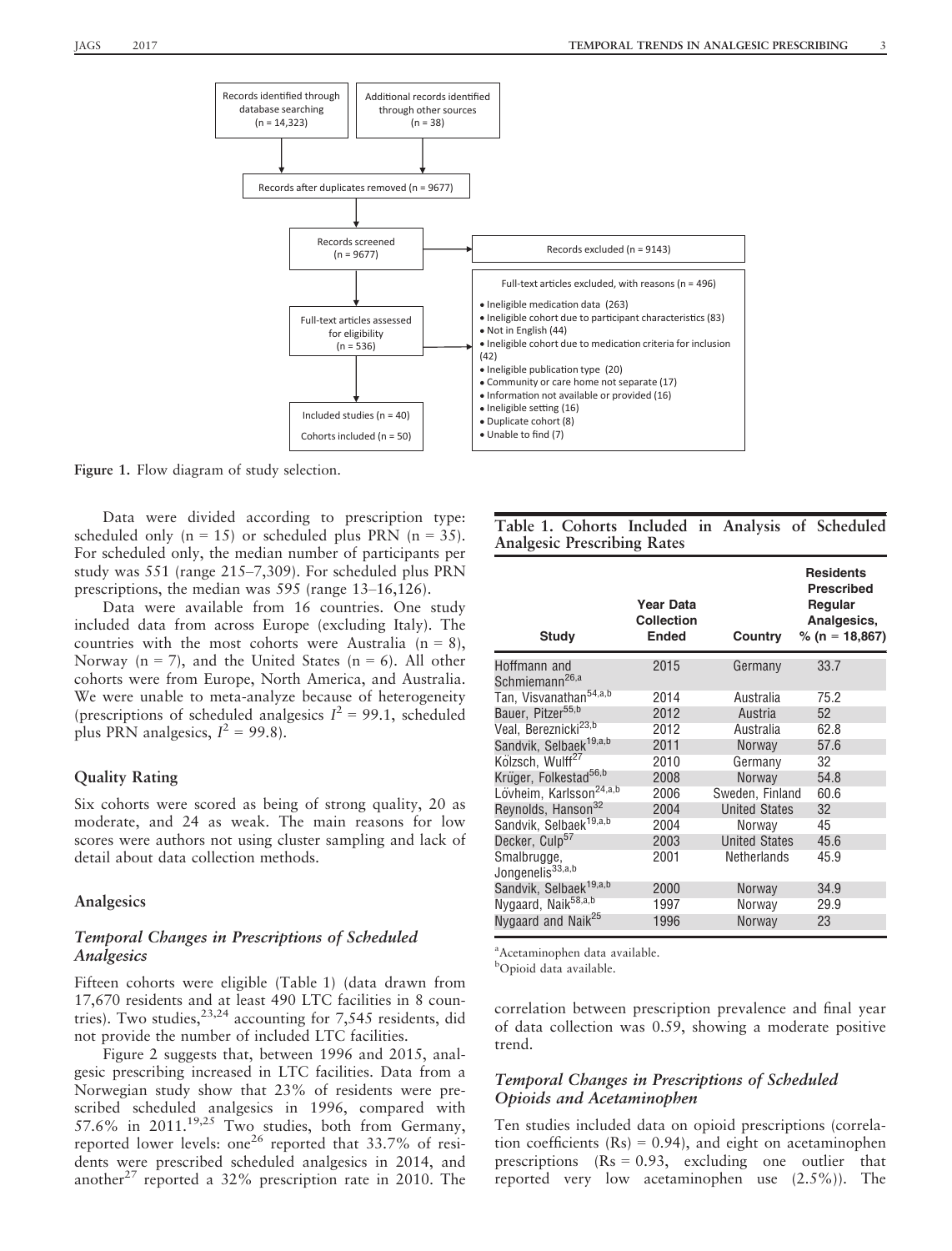

Figure 2. Percentage of residents prescribed scheduled analgesic medication over time.

number of scheduled prescriptions of opioids and acetaminophen has increased over time.

#### Temporal Changes in Prescriptions of Scheduled Plus PRN Analgesics

Thirty-one cohorts were eligible (73,938 residents, at least 526 LTC facilities in 16 countries plus Europe, excluding Italy; Table 2). There were 10 cohorts, accounting for 46,211 residents, that did not provide the number of LTC facilities included.

Because the scatter plot did not suggest a trend, it was not appropriate to run a correlation. Scheduled plus PRN prescriptions have not changed since 1984. Several stud- $\frac{1}{1}$ es<sup>24,28,29</sup> show very high prescribing rates (>90%). One of the most recent studies (from 2013) reported the lowest prescribing rate  $(16\%)$ .<sup>30</sup> Of the four U.S. studies, the earliest (1990) reported that 38.3% of residents were prescribed analgesics,  $31$  compared with 68.6% in 2004.<sup>32</sup>

## Temporal Changes in Prescriptions of Scheduled Plus PRN Opioids and Acetaminophen

For scheduled plus PRN prescriptions for opioids and acetaminophen over time, there was a positive linear trend for opioids over time, with a moderate correlation coefficient (0.48). It appears that scheduled plus PRN prescriptions for opioids have increased. Opioids were prescribed less frequently than acetaminophen.

## DISCUSSION

#### Prescribing Patterns

We have demonstrated a multinational trend of increased prescription of scheduled analgesics, with corroborative findings for acetaminophen and opioids. Intracountry longitudinal studies (e.g., increases in Norway between 2000 and 2011) and intercountry comparisons (in 2000–01, 34.9% of Norwegian residents and 45.9% of Dutch residents were prescribed analgesics, and in 2011–12, 57.6% of Norwegian residents and 62.8% Australian residents were prescribed analgesics) support this finding.<sup>19,23,33</sup>

There does not appear to be a temporal trend for scheduled plus PRN prescribing. This may be because there is no explicit guidance regarding assessment before giving PRN medication $12$  and individual clinical preference continues to influence prescribing.

As expected, acetaminophen remained the most commonly prescribed analgesic,  $4,23,34$  and prescriptions have increased. The exception is Germany, probably because of the frequent use of dipyrone, a drug banned in several other countries because of risk of agranulocytosis.26

Several factors may have influenced increases in opioid prescriptions. Clinicians are more cautious about nonsteroidal antiinflammatory drugs (NSAIDS) and may prescribe opioids as an alternative. A Finnish study saw a reduction in NSAID use in LTC facilities from 13.0% in 2003 to 2.6% in 2011,<sup>35</sup> as did a Norwegian study  $(6.8\%$ in 2000 to 3.2% in 2011), alongside increases in opioids and acetaminophen.<sup>19</sup> Concerns have been expressed that opioids are used for their sedative effect, not just pain.13,35 Another concern is that opioids may be wrongly prescribed for neuropathic pain, for which an adjuvant drug may be more effective; the prevalence of adjuvant drugs does not match the prevalence of neuropathic pain.<sup>19,35</sup>

More detailed studies have identified that strong opioids are used more than weak opioids.4,19,36 The introduction of buprenorphine and fentanyl patches may have contributed to use of strong opioids.<sup>37</sup> A Danish study reported that nursing home residents were more likely to receive transdermal opioids.<sup>13</sup> Their use may be appealing because of ease of administration,  $38$  but U.S. and U.K. guidelines advise that extended-release opioids should not be the first choice because of negative side effects.<sup>18,38-40</sup>

## Quality Rating

The ranges of prescribing prevalence were similar for highand low-quality studies. It is troubling that there were so few high-quality studies (6 out of 50 cohorts). There was no clear indication that higher-quality studies produced mutually consistent results in terms of prescribing prevalence, which may be because of the heterogeneity of samples and settings.

#### Cultural Factors

Several studies found a low prevalence of analgesic use. In Italy, 24% of residents reporting pain did not receive analgesics, and authors commented that medication was neither appropriately nor effectively managing pain. $30\,$  A Dutch study reported that 38% of residents in "substantial" pain received no analgesics, noting that pain was not included in national nursing home performance indicators.41 Another study reported remarkably low analgesic use in Poland. Only 28.8% of residents received analgesics, and only 21.4% of these received scheduled pain relief. Authors commented that pain is not routinely assessed in nursing homes.<sup>42</sup> Where low analgesic use is reported, authors often describe a cultural climate that does not prioritize pain assessment. In Italy, where low rates of analgesic prescriptions are reported, $4 \n$  nonpharmacological analgesia is used more frequently, as it is in Finland.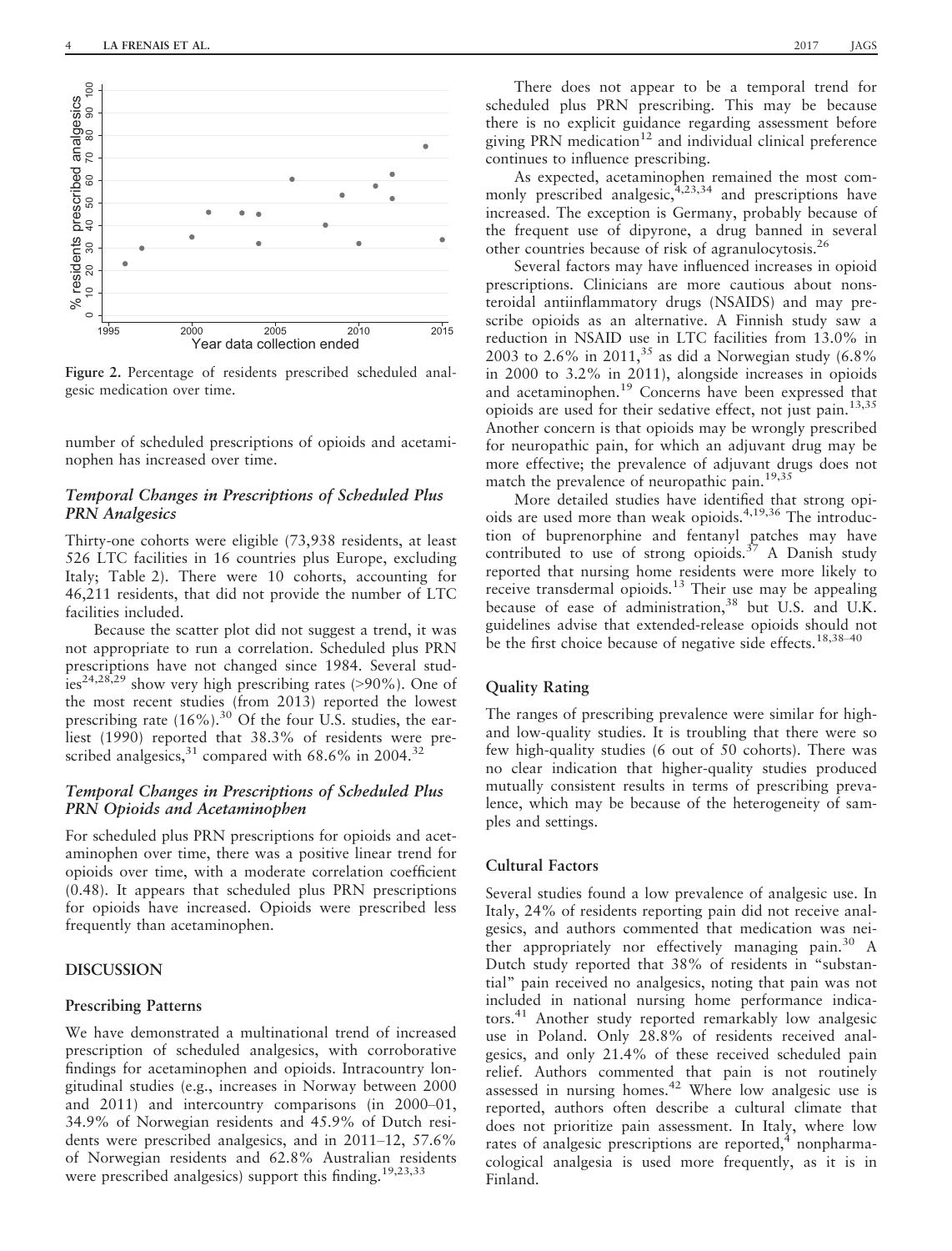| <b>Study</b>                                                         | Year Data<br>Collection<br><b>Ended</b> | Country                           | <b>Residents</b><br><b>Prescribed</b><br>Regular<br>Analgesics,<br>% ( $n = 73,938$ ) |
|----------------------------------------------------------------------|-----------------------------------------|-----------------------------------|---------------------------------------------------------------------------------------|
| Hoffmann and<br>Schmiemann <sup>26,a</sup>                           | 2015                                    | Germany                           | 73.8                                                                                  |
| Lövheim (2017,<br>personal communication,<br>3 April) <sup>a,b</sup> | 2013                                    | Sweden                            | 66.6                                                                                  |
| Onder, Vetrano <sup>30,b</sup>                                       | 2013                                    | Europe,<br>not including<br>Italy | 28                                                                                    |
| Onder, Vetrano <sup>30,b</sup>                                       | 2013                                    | Italy                             | 16                                                                                    |
| Bauer, Pitzer <sup>55</sup>                                          | 2012                                    | Austria                           | 83                                                                                    |
| Kaasalainen,                                                         | 2012                                    | Canada                            | 90                                                                                    |
| Wickson-Griffiths <sup>59</sup>                                      |                                         |                                   |                                                                                       |
| Veal, Bereznicki <sup>23</sup>                                       | 2012                                    | Australia                         | 90.8                                                                                  |
| Taxis, Kochen <sup>60,b</sup>                                        | 2009                                    | Australia,<br>Netherlands         | 80.8                                                                                  |
| Boerlage, Masman <sup>41,b</sup>                                     | 2008                                    | <b>Netherlands</b>                | 45.8                                                                                  |
| Lövheim (2017,<br>personal communication,<br>3 April) <sup>a,b</sup> | 2007                                    | Sweden                            | 62.8                                                                                  |
| Stafford, Alswayan <sup>61</sup>                                     | 2007                                    | Australia                         | 56.8                                                                                  |
| Torvik, Kaasa <sup>62,b</sup>                                        | 2006                                    | Norway                            | 54.7                                                                                  |
| Carey, De Wilde <sup>63</sup>                                        | 2005                                    | <b>United Kingdom</b>             | 60.6                                                                                  |
| Elseviers, Vander<br>Stichele <sup>64</sup>                          | 2005                                    | Belgium                           | 41.5                                                                                  |
| Roughead, Gilbert <sup>65,a</sup>                                    | 2005                                    | Australia                         | 53.8                                                                                  |
| Reynolds, Hanson <sup>32</sup>                                       | 2004                                    | <b>United States</b>              | 68.6                                                                                  |
| Bergman, Olsson <sup>66,b</sup>                                      | 2003                                    | Sweden                            | 61.5                                                                                  |
| Snowdon, Day <sup>67</sup><br>Jervis, Shore <sup>28</sup>            | 2003<br>2002                            | Australia<br><b>United States</b> | 63.6<br>95                                                                            |
| Smalbrugge,<br>Jongenelis <sup>33</sup>                              | 2001                                    | Netherlands                       | 54.5                                                                                  |
| Jyrkka, Vartiainen <sup>68</sup>                                     | 1998                                    | Finland                           | 54                                                                                    |
| King <sup>69,a,b</sup>                                               | 1997                                    | Australia                         | 74                                                                                    |
| O'Grady and Weedle <sup>70</sup>                                     | 1997                                    | Ireland                           | 20                                                                                    |
| Kaasalainen, Middleton <sup>29</sup>                                 | 1996                                    | Canada                            | 95                                                                                    |
| Neutel, Perry <sup>71</sup>                                          | 1996                                    | Canada                            | 33.5                                                                                  |
| Van Dijk, de Vries <sup>72,b</sup>                                   | 1995                                    | Netherlands                       | 53                                                                                    |
| King <sup>69,a,b</sup>                                               | 1994                                    | Australia                         | 60.9                                                                                  |
| Ferrell, Ferrell <sup>73</sup>                                       | 1990                                    | <b>United States</b>              | 78                                                                                    |
| Vander Stichele,<br>Mestdagh <sup>74</sup>                           | 1990                                    | Belgium                           | 26                                                                                    |
| Williams, Nichol <sup>31</sup>                                       | 1990                                    | <b>United States</b>              | 38.3                                                                                  |
| Passmore, Crawford <sup>75</sup>                                     | 1989                                    | Northern Ireland                  | 24.8                                                                                  |
| Hatton <sup>76</sup>                                                 | 1987                                    | England                           | 43                                                                                    |
| Nolan and O'Malley <sup>77</sup>                                     | 1987                                    | <b>Ireland</b>                    | 27                                                                                    |
| Yakabowich, Keeley <sup>78</sup>                                     | 1987                                    | Canada                            | 58.5                                                                                  |
| Primrose, Capewell <sup>79</sup>                                     | 1984                                    | Scotland                          | 32                                                                                    |

Table 2. Cohorts Included in Analysis of Scheduled Plus As-Needed Analgesic Prescribing Rates

a Acetaminophen data available.

<sup>b</sup>Opioid data available.

# Limitations

Sample sizes varied greatly, from primary data collection studies involving 1 LTC facility to databases of thousands. One doctor or practice typically manages LTC prescribing, which is thus subject to individual preferences. Data from a small number of facilities may indicate less typical prescribing patterns than a larger sample and contribute to

the high levels of observed heterogeneity. Conversely, it can be more difficult to ensure reliability of database records because they depend on accurate input from the LTC facility.<sup>43</sup> There were no studies from South America, Africa, or Asia, and conclusions are not generalizable outside Western Europe, North America, and Australia. Lastly, it has been suggested that neuropathic pain, estimated to be present in 8% to 11% of elderly and nursing home populations,<sup>44,45</sup> is often treated inappropriately. This review has not explored prescriptions of neuropathic analgesics because they may be prescribed for other conditions, and most studies do not collect information on prescribing indications.

# Clinical and Policy Implications

Many countries have shifted from NSAID use, and in their place other analgesics may be prescribed. In Australia, 2005 national prescribing guidelines, which highlighted good practice in pain management in residential care,  $23,46$ may be influencing increasing analgesic use, and a UK increase in fentanyl use may have occurred after its licensing for noncancer pain in 2002. There has been growing interest in pain in individuals with dementia and LTC facilities highlighting undertreatment, $9,12$  leading to greater use of assessment tools and treatment guidelines.<sup>8,18,47</sup> Furthermore, there has been more research into behavioral and psychological symptoms of dementia and pain.<sup>48,49</sup> These studies, combined with policy pressure to limit use of psychotropics, such as the Omnibus Budget Reconciliation Act of 1987, may have contributed to the increase in analgesic prescriptions, particularly opioids.<sup>50,51</sup>

# Future Research Needed

An increase in analgesic prescribing does not necessarily mean that residents are receiving the most appropriate treatment,<sup>36</sup> and more frequent pain assessment does not necessarily equate to more analgesia.<sup>52</sup> Medication is often prescribed as needed, and administration depends upon staff and their ability to assess pain accurately. This is particularly relevant for cognitively impaired residents who cannot communicate their pain; regular prescriptions may ensure that this population is at less risk of undertreatment.<sup>53</sup> Research into using clinical decision-making algorithms (with stepped treatment approaches), greater collaboration between professionals such as pharmacists and palliative care nurses, and developing interventions to empower and engage the whole care team involved in regularly assessing pain and evaluating pain management strategies could address the disconnect between recognizing and treating pain.<sup>37</sup>

# **CONCLUSION**

This is the first systematic review to investigate changes in prescribing patterns of analgesics in the international LTC population. We included data from all studies reporting analgesic use and demonstrated that increases in prescribing seen in smaller studies are representative of an international upward trend, providing a context for current prescribing practices in LTC facilities and insight into the influence of research focus and policy changes.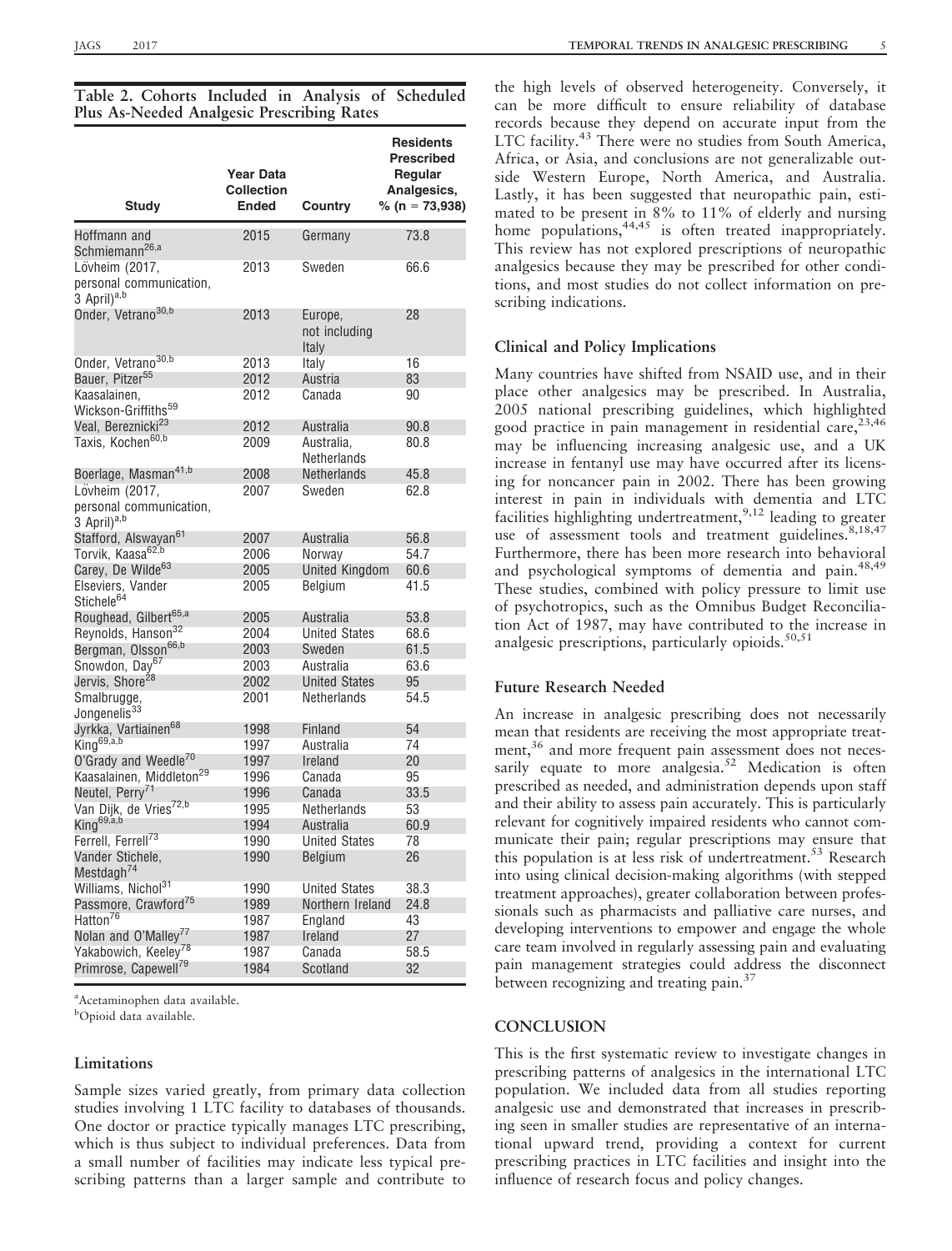## ACKNOWLEDGMENTS

Financial Disclosure: F. La Frenais's PhD is supported by the Marie Curie Palliative Care Research Department and the MARQUE Programme (Chief Investigator Professor Gill Livingston), which is funded by the National Institute for Health Research/Economic and Social Research Council (Grant Reference 512810).

Conflict of Interest: None.

Author Contributions: FL, ES, PS: Conception and design of review, development of search strategy. FL: Study selection, data extraction from included studies. FL, RB: Quality rating and data extraction. FL, ES, VV: Data analysis. FL., ES, PS, VV: Interpretation and discussion of results. FL: Drafting the manuscript. ES, PS: Revision of the manuscript. All authors approved the final version of the article.

Sponsor's Role: None.

#### REFERENCES

- 1. OECD Health Policy Studies, OECD Publishing. A Good Life in Old Age? Monitoring and Improving Quality in Long-Term Care. Paris: OECD Health Policy Studies, OECD Publishing, 2013.
- 2. Knapp M, Comas-Herrera A, Somani A et al. Dementia: International Comparisons. London, UK: Personal Social Services Research Unit, London School of Economics and Political Science and the Institute of Psychiatry, King's College London, 2007.
- 3. Changes in the Older Resident Care Home Population. Between 2001 and 2011. London: Office for National, Statistics, 2014.
- 4. Lukas A, Mayer B, Fialová D et al. Treatment of pain in European nursing homes: Results from the Services and Health for Elderly in Long TERm Care (SHELTER) study. J Am Med Dir Assoc 2013;14:821–831.
- 5. Hughes L, Hanslip J, Witham M. Centrally active prescribing for nursing home residents-how are we doing? Eur Geriatr Med 2012;3:304–307.
- 6. Könner F, Budnick A, Kuhnert R et al. Interventions to address deficits of pharmacological pain management in nursing home residents-A cluster-randomized trial. Eur J Pain 2015;19:1331–1341.
- 7. Ahn H, Stechmiller J, Fillingim R et al. Bodily pain intensity in nursing home residents with pressure ulcers: Analysis of national minimum data set 3.0. Res Nurs Health 2015;38:207–212.
- 8. AGS Panel. Pharmacological management of persistent pain in older persons. J Am Geriatr Soc 2009;57:1331.
- 9. Lukas A, Mayer B, Fialová D et al. Pain characteristics and pain control in European nursing homes: Cross-sectional and longitudinal results from the Services and Health for Elderly in Long TERm care (SHELTER) Study. J Am Med Dir Assoc 2013;14:421–428.
- 10. Lapane KL, Quilliam BJ, Chow W et al. Pharmacologic management of non-cancer pain among nursing home residents. J Pain Symptom Manage 2013;45:33–42.
- 11. Buhr GT, Kuchibhatla M, Clipp EC. Caregivers' reasons for nursing home placement: Clues for improving discussions with families prior to the transition. Gerontologist 2006;46:52–61.
- 12. Barry HE, Parsons C, Passmore AP et al. Pain in care home residents with dementia: An exploration of frequency, prescribing and relatives' perspectives. Int J Geriatr Psychiatry 2014;30:55–63.
- 13. Jensen-Dahm C, Gasse C, Astrup A et al. Frequent use of opioids in patients with dementia and nursing home residents: A study of the entire elderly population of Denmark. Alzheimer's Dement 2015;11:691–699.
- 14. Corbett A, Husebo BS, Achterberg WP et al. The importance of pain management in older people with dementia. Br Med Bull 2014;111: 139–148.
- 15. Katz N. The impact of pain management on quality of life. J Pain Symptom Manage 2002;24(1 Suppl):S38–S47.
- 16. Parmelee PA, Katz IR, Lawton MP. The relation of pain to depression among institutionalized aged. J Gerontol 1991;46:15–21.
- 17. Fishbain DA, Cutler R, Rosomoff HL et al. Chronic pain-associated depression: Antecedent or consequence of chronic pain? A review. Clin J Pain 1997;13:116–137.
- 18. Abdulla A, Adams N, Bone M et al. Guidance on the management of pain in older people. Age Ageing 2013;42:i1–i57.
- 19. Sandvik R, Selbaek G, Kirkevold O et al. Analgesic prescribing patterns in Norwegian nursing homes from 2000 to 2011: Trend analyses of four data samples. Age Ageing 2016;45:54–60.
- 20. Wells G, Shea B, O'Connell D et al. The Newcastle-Ottawa Scale (NOS) for assessing the quality of nonrandomised studies in meta-analyses, 2000. [on-line]. Available at [http://www.ohri.ca/programs/clinical\\_epidemiology/](http://www.ohri.ca/programs/clinical_epidemiology/oxford.asp) [oxford.asp](http://www.ohri.ca/programs/clinical_epidemiology/oxford.asp) Accessed June 3, 2016.
- 21. Boyle MH. Guidelines for evaluating prevalence studies. Evid Based Ment Health 1998;1:37–39.
- 22. World Health Organization. Analgesics Norway: WHO Collaborating Centre for Drug Statistics; 2015 [on-line]. Available at [http://www.whocc.no/](http://www.whocc.no/atc_ddd_index/?code=N02&showdescription=yes) [atc\\_ddd\\_index/?code=N02&showdescription=yes](http://www.whocc.no/atc_ddd_index/?code=N02&showdescription=yes) Accessed May 29, 2016.
- 23. Veal FC, Bereznicki LR, Thompson AJ et al. Pharmacological management of pain in Australian aged care facilities. Age Ageing 2014;43:851–856.
- 24. Lövheim H, Karlsson S, Gustafson Y. The use of central nervous system drugs and analgesics among very old people with and without dementia. Pharmacoepidemiol Drug Saf 2008;17:912–918.
- 25. Nygaard H, Naik M. Drug use in homes for the aged. A comparison between mentally intact and mentally impaired residents. Aging (Milan, Italy) 1999;11:186–193.
- 26. Hoffmann F, Schmiemann G. Pain medication in German nursing homes: A whole lot of metamizole. Pharmacoepidemiol Drug Saf 2016;25:646– 651.
- 27. Kölzsch M, Wulff I, Ellert S et al. Deficits in pain treatment in nursing homes in Germany: A cross-sectional study. Eur J Pain 2012;16:439-446.
- 28. Jervis LL, Shore J, Hutt E et al. Suboptimal pharmacotherapy in a tribal nursing home. J Am Med Dir Assoc 2007;8:1–7.
- 29. Kaasalainen S, Middleton J, Knezacek S et al. Pain and cognitive status in the institutionalized elderly: Perceptions & interventions. J Gerontol Nurs 1998;24:24–31; quiz 50–51.
- 30. Onder G, Vetrano DL, Cherubini A et al. Prescription drug use among older adults in Italy: A country-wide perspective. J Am Med Dir Assoc 2014;15:531.e11–e15.
- 31. Williams BR, Nichol MB, Lowe B et al. Medication use in residential care facilities for the elderly. Ann Pharmacother 1999;33:149–155.
- 32. Reynolds KS, Hanson LC, DeVellis RF et al. Disparities in pain management between cognitively intact and cognitively impaired nursing home residents. J Pain Sympt Manag 2008;35:388–396.
- 33. Smalbrugge M, Jongenelis LK, Pot AM et al. Pain among nursing home patients in the Netherlands: Prevalence, course, clinical correlates, recognition and analgesic treatment—an observational cohort study. BMC Geriatr  $2007 - 7.1$
- 34. Miu DKY, Chan KC. Under-detection of pain in elderly nursing home residents with moderate to severe dementia. J Clin Gerontol Geriatr 2014;5:23–27.
- 35. Pitkala KH, Juola AL, Hosia H et al. Eight-year trends in the use of opioids, other analgesics, and psychotropic medications among institutionalized older people in Finland. J Am Med Dir Assoc 2015;16:973– 978.
- 36. Ruscitto A, Smith BH, Guthrie B. Changes in opioid and other analgesic use 1995–2010: Repeated cross-sectional analysis of dispensed prescribing for a large geographical population in Scotland. Eur J Pain 2015;19:59–66.
- 37. Achterberg W. Pain management in long-term care: Are we finally on the right track? Age Ageing 2016;45:7–8.
- 38. Vadivelu N, Hines RL. Management of chronic pain in the elderly: Focus on transdermal buprenorphine. Clin Interv Aging 2008;3:421–430.
- 39. NICE. Palliative Care for Adults: Strong Opioids for Pain Relief. NICE Clinical Guideline, Contract No.: 140. UK: NICE, 2012.
- 40. Dowell D, Haegerich T, Chou R. CDC Guideline for Prescribing Opioids for Chronic Pain United States, 2016.
- 41. Boerlage A, Masman A, Tibboel D et al. Is pain measurement a feasible performance indicator for Dutch nursing homes? A cross-sectional approach. Pain Manag Nurs 2013;14:36–40.
- 42. Neumann-Podczaska A, Nowak T, Suwalska A et al. Analgesic use among nursing homes residents, with and without dementia, in Poland. Clin Interv Aging 2016;11:335–340.
- 43. Lix LM, Yan L, Blackburn D et al. Agreement between administrative data and the Resident Assessment Instrument Minimum Dataset (RAI-MDS) for medication use in long-term care facilities: A population-based study. BMC Geriatr 2015;15:24.
- 44. Kollenburg EG, Lavrijsen J, Verhagen SC et al. Prevalence, causes, and treatment of neuropathic pain in Dutch nursing home residents: A retrospective chart review. J Am Geriatr Soc 2012;60:1418–1425.
- 45. Torrance N, Smith BH, Bennett MI et al. The epidemiology of chronic pain of predominantly neuropathic origin. Results from a general population survey. J Pain 2006;7:281-289.
- 46. The Australian Pain Society. Pain in Residential Aged Care Facilities Management Strategies. Sydney: The Australian Pain Society, 2005.
- 47. Corbett A, Achterberg W, Husebo B et al. An international road map to improve pain assessment in people with impaired cognition: The